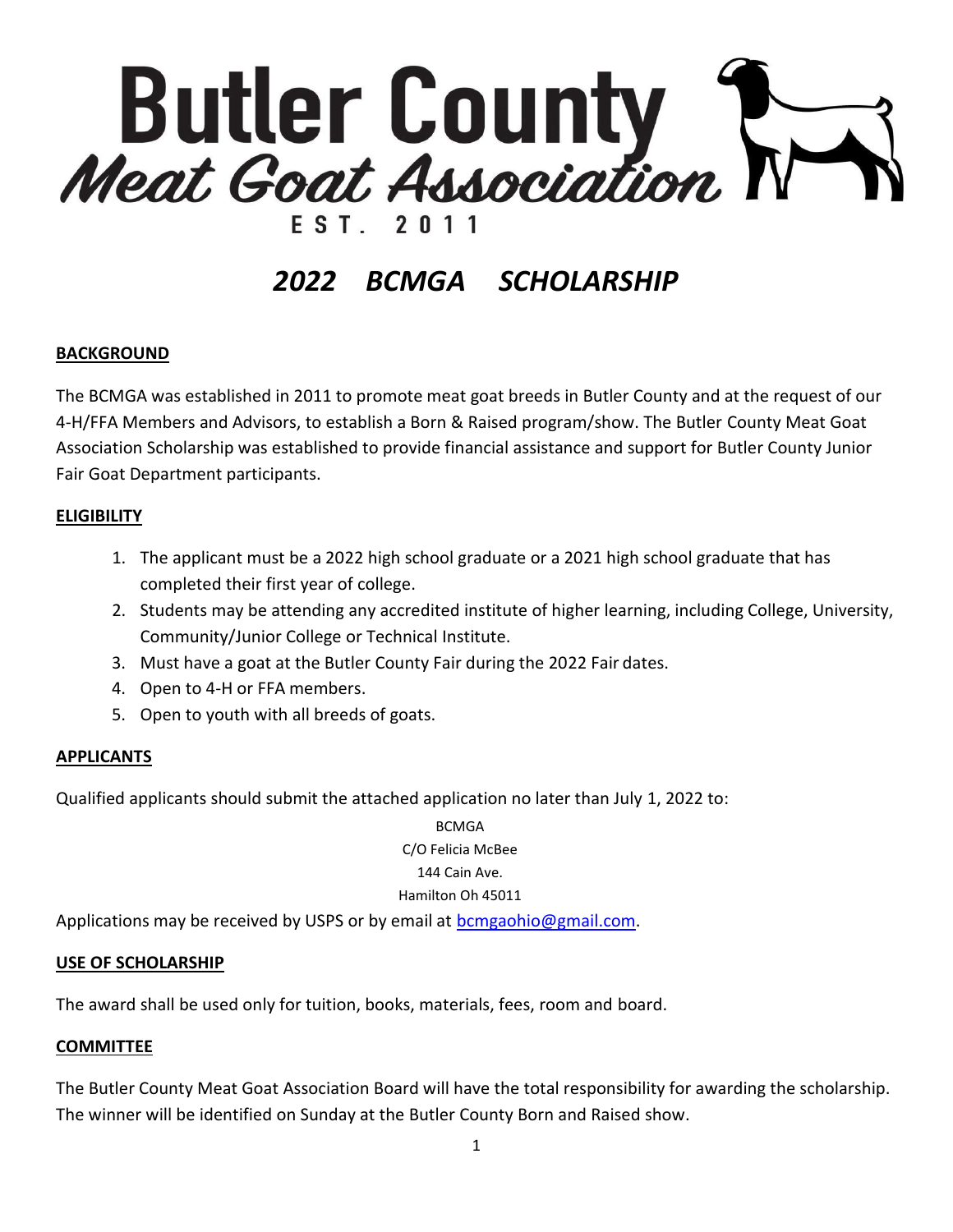## **Application for the Butler County Meat Goat Association Scholarship**

**Instructions: Application is to be completed by student. Answer questions completely and use extra pages where necessary. Please ensure that all materials presented reflect only specific information requested in the scholarship application. Punctuation, spelling, grammar and legibility are important**.

| Applicant Name: 1999 Management Applicant Name: 1999 Management Applicant Name: 1999                 |  |  |
|------------------------------------------------------------------------------------------------------|--|--|
|                                                                                                      |  |  |
|                                                                                                      |  |  |
|                                                                                                      |  |  |
|                                                                                                      |  |  |
|                                                                                                      |  |  |
|                                                                                                      |  |  |
|                                                                                                      |  |  |
|                                                                                                      |  |  |
| Graduation Date: 1990 Cumulative GPA: 2000 Cumulative GPA: 2000 Cumulative GPA: 2000 Cumulative GPA: |  |  |

**What is your educational focus or college major? Why did you choose this area of study? (5 pts.)**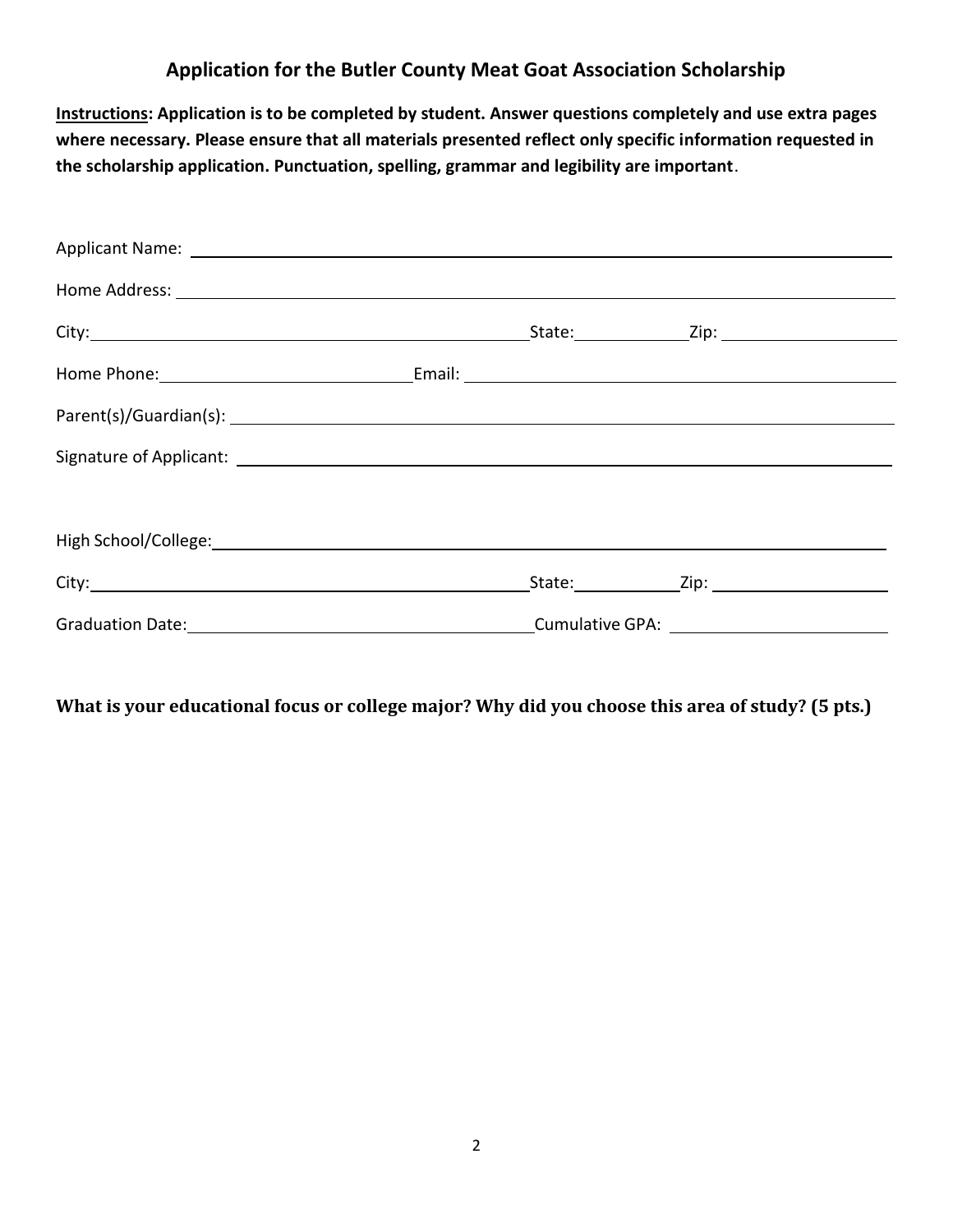**What must you accomplish over the next several years to become a successful adult? What challenges or barriers do you foresee having to overcome? (15 pts.)**

**What makes you a unique person? (10 pts.)**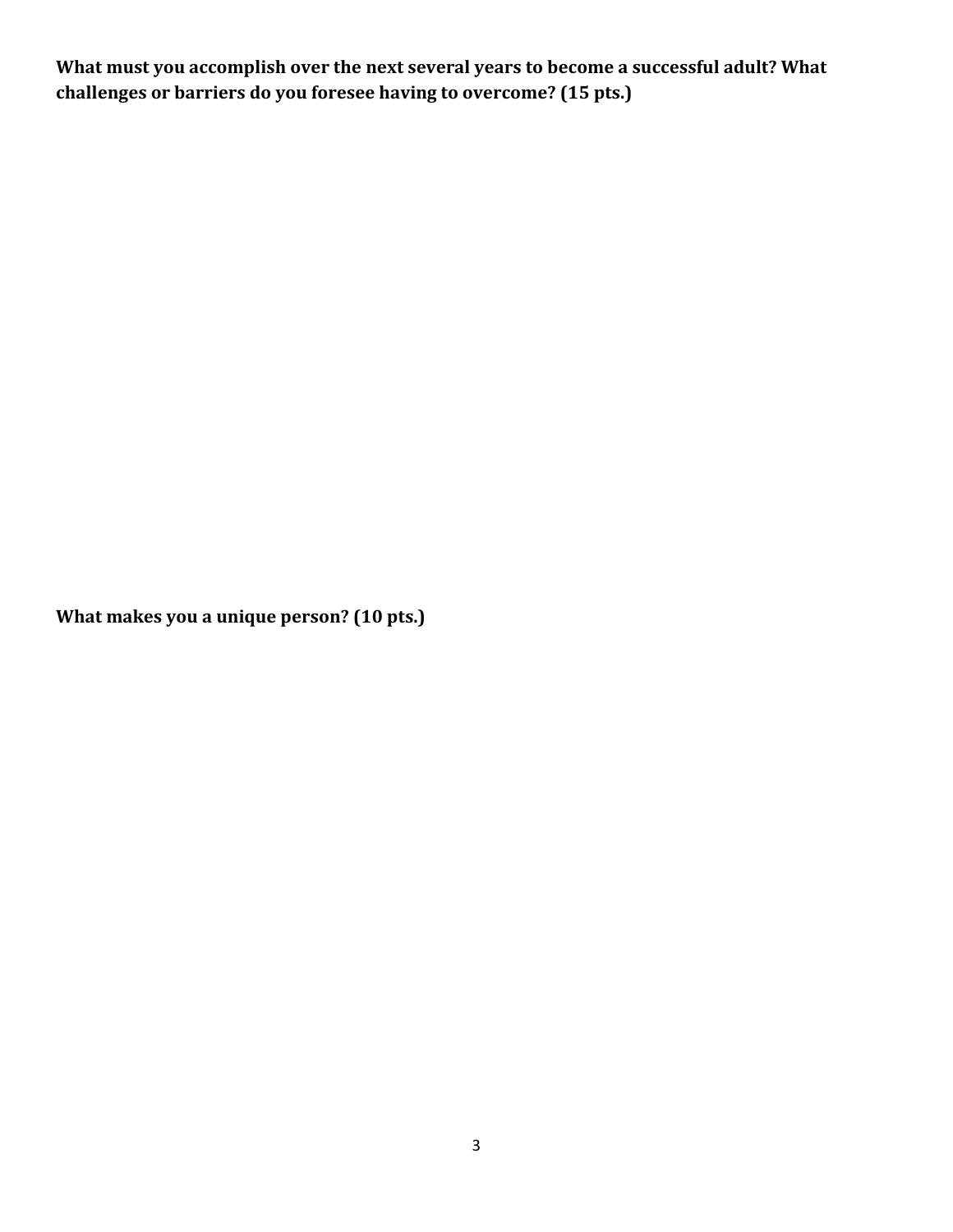**In the following essay (500-1000 words) describe a time in which you have demonstrated leadership. (20 pts.)**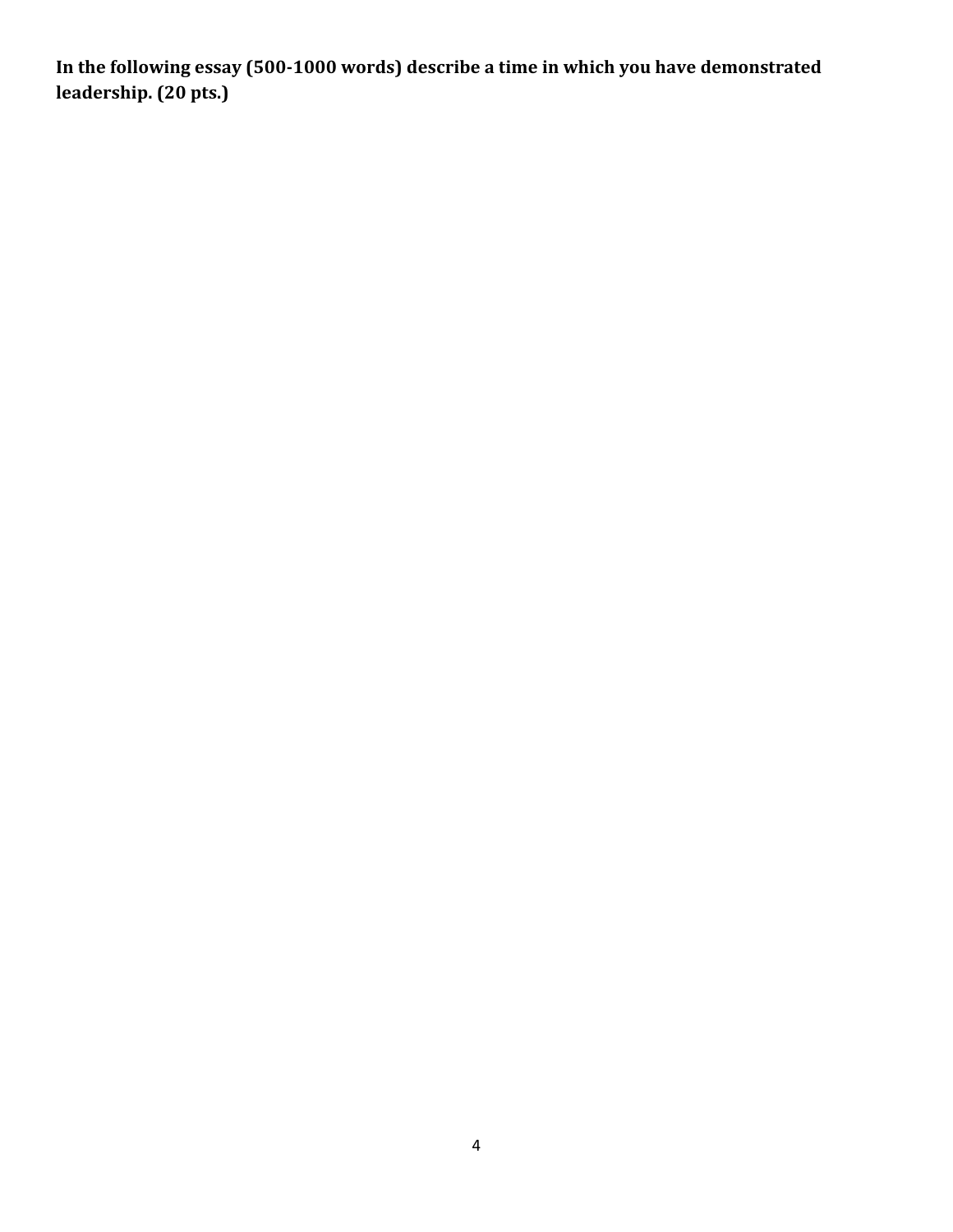## **Extracurricular Activities/Community Involvement/Employment/4-H &/or FFA Activities**

For the following sections, you may attach additional sheets as needed.

**School-related Activities:** Please list extracurricular activities in which you have consistently participated while in high school, including positions of leadership. (15 pts.)

| <b>ORGANIZATION/CLUB</b> | <b>ACTIVITY</b> | <b>YOUR ROLE</b> | YEAR IN SCHOOL |
|--------------------------|-----------------|------------------|----------------|
|                          |                 |                  |                |
|                          |                 |                  |                |
|                          |                 |                  |                |
|                          |                 |                  |                |
|                          |                 |                  |                |
|                          |                 |                  |                |
|                          |                 |                  |                |
|                          |                 |                  |                |
|                          |                 |                  |                |
|                          |                 |                  |                |

List any awards or significant achievements:

**Community Volunteer Activities:** Please list community and/or church related activities in which you have consistently participated, including positions of leadership. (10 pts.)

| ORGANIZATION/CLUB/CHURCH | <b>ACTIVITY</b> | <b>YOUR ROLE</b> | <b>YEARS INVOLVED</b> |
|--------------------------|-----------------|------------------|-----------------------|
|                          |                 |                  |                       |
|                          |                 |                  |                       |
|                          |                 |                  |                       |
|                          |                 |                  |                       |
|                          |                 |                  |                       |
|                          |                 |                  |                       |
|                          |                 |                  |                       |
|                          |                 |                  |                       |
|                          |                 |                  |                       |
|                          |                 |                  |                       |